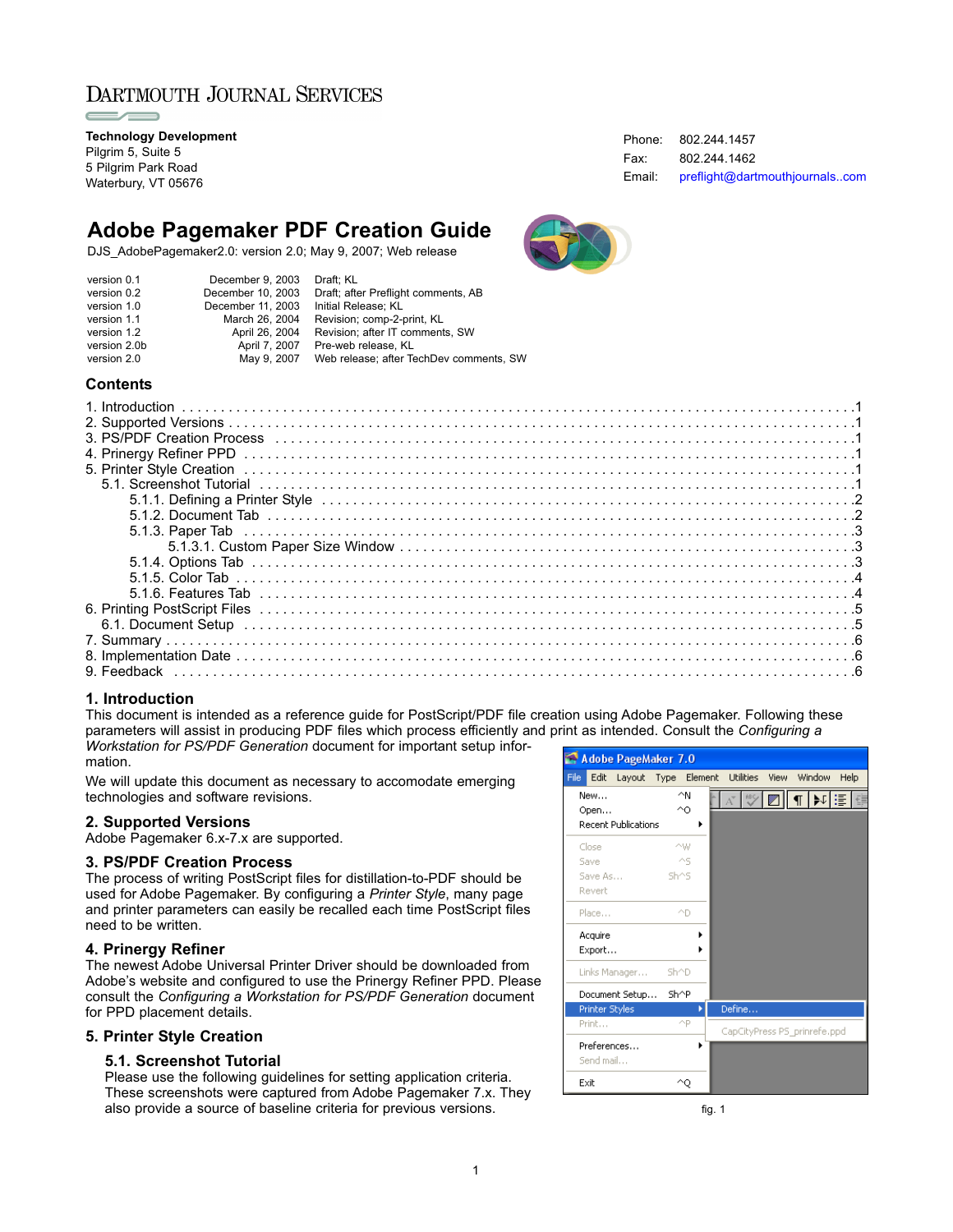# **5.1.1. Defining a Printer Style (figs. 1, 2)**

| <b>Define Printer Styles</b>                                                                                     |        |           |
|------------------------------------------------------------------------------------------------------------------|--------|-----------|
| Style:<br>[Current]                                                                                              | 0K     |           |
| DJS PS_prinrefe.ppd                                                                                              | Cancel |           |
|                                                                                                                  | New    |           |
|                                                                                                                  | Edit   |           |
|                                                                                                                  | Remove |           |
| Printer: Lexmark Optra W810 PS on WCCP\AcctMgmtW810.Berlin.CCP .<br>PPD: Prinergy Refiner . Paper size: Letter . |        |           |
| Paper source: Normalize . Orientation: Tall . Pages: All .<br>Scaling:100.0% . Composite .                       |        |           |
| Download fonts: PostScript and TrueType .<br>Image data: Optimized subsampling                                   |        |           |
| <b>Name Printer Style</b>                                                                                        |        |           |
|                                                                                                                  |        | <b>OK</b> |
| <b>DJSPrintStyle</b><br>Name:                                                                                    |        | Cancel    |
|                                                                                                                  |        |           |

fig. 2

## • Select *File/Printer Styles/Define* (fig. 1)

- Select *New* button
- Name Printer Style (suggested *DJSPrintStyle*)
- Select *OK* button Note: Name will appear in list.
- Highlight and select *Edit* button

# **5.1.2. Document Tab**

| <b>Print Document</b>                         |                                           |                 |
|-----------------------------------------------|-------------------------------------------|-----------------|
| Printer:<br><b>Prinergy Refiner on FILE:</b>  |                                           | Done            |
| PPD:<br><b>Prinergy Refiner</b>               | <b>Collate</b><br>Reverse                 | Cancel          |
| Copies:<br>Pages                              | $\Box$ Proof                              | Document        |
| $G$ All                                       | Both Pages<br>Print:<br>╶╶┙               | Paper           |
| Range:  1                                     | <b>Reader's spreads</b>                   | <b>Options</b>  |
| Ignore "Non-Printing" setting<br><b>Book</b>  | $\nabla$ Print blank pages<br>Orientation | <b>Color</b>    |
| $\Box$ Print all publications in book         | l⊫⊳                                       | <b>Features</b> |
| $\Box$ Use paper settings of each publication |                                           | Reset           |

fig. 3

• Select Postscript Printer Note: Printer field on Mac version will show printer currently selected in Chooser.

• Select PPD

Note: If using Windows OS, the Prinergy Refiner PPD file must be placed in the directory below. It will then be available for selection in the PPD drop-down menu. C:\Program Files\Adobe\Pagemaker x.x\ RSRC\USENGLSH\ppd4\

- Select *Document* button
- Set criteria according to window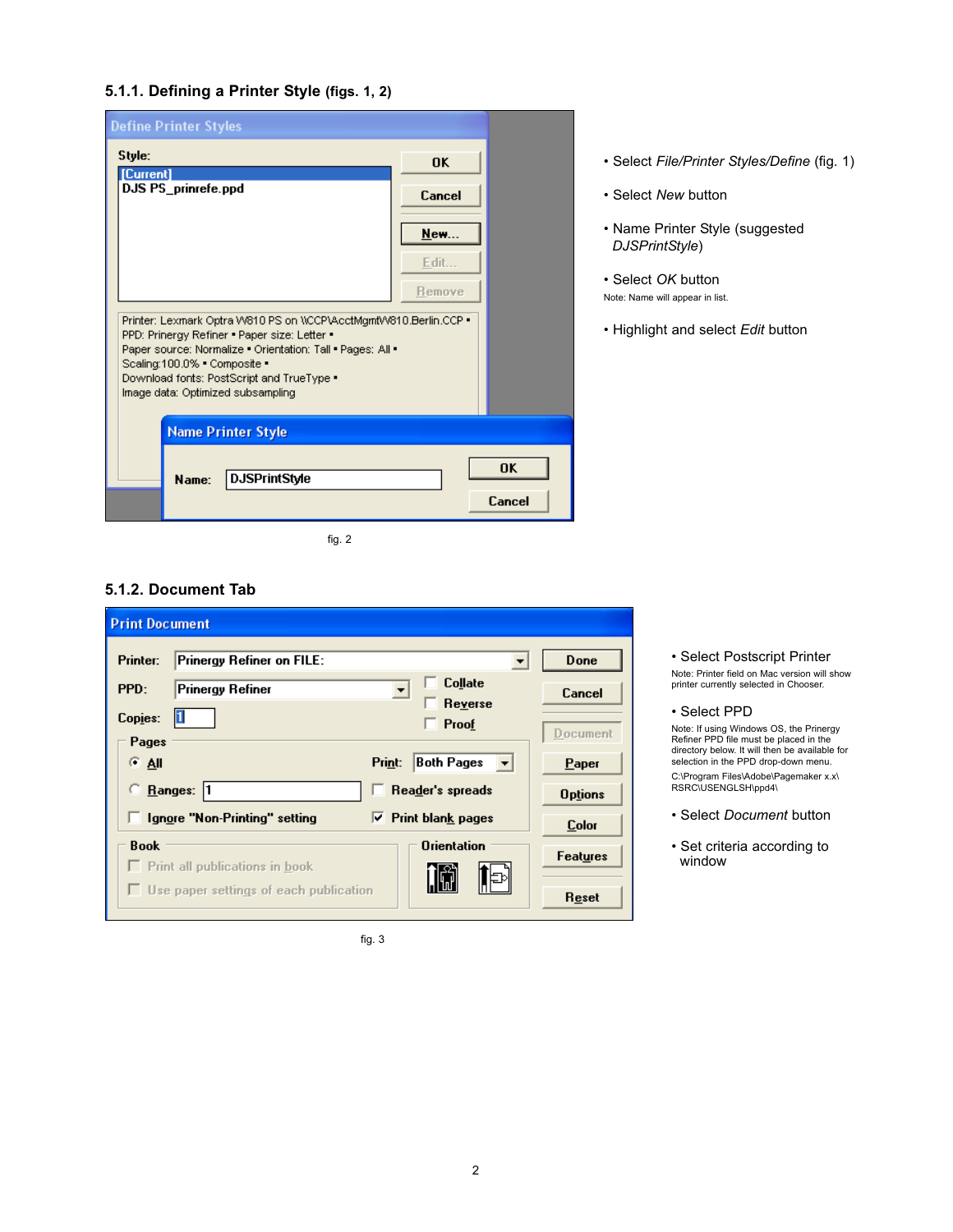## **5.1.3. Paper Tab (fig. 4)**

| <b>Print Paper</b>                                                                                          |                                                          |                          |
|-------------------------------------------------------------------------------------------------------------|----------------------------------------------------------|--------------------------|
| Paper<br>Custom<br>Size:                                                                                    | Fit                                                      | 0K                       |
| Source: Normalize                                                                                           |                                                          | Cancel                   |
| $\nabla$ Printer's marks<br>Crops and bleeds only<br>$\nabla$ Page information<br>Center page in print area |                                                          | <b>Document</b><br>Paper |
| Tiling<br>None<br>overlap 0.75<br>inches                                                                    |                                                          | <b>Options</b>           |
| <b>Scale</b><br>G.                                                                                          |                                                          | <b>Color</b>             |
| 100<br>$\boldsymbol{z}$<br>Reduce to fit<br>$(100.0\%)$                                                     | Offset using printable area:                             | <b>Features</b>          |
| Thumbnails:<br><b>16</b><br>per page                                                                        | L:0.125 in<br>R:0.125 in<br>$T:0.125$ in<br>$B:0.125$ in | Reset                    |

fig. 4

# **5.1.3.1. Custom Paper Size Window (fig. 5)**

| <b>Custom Paper Size</b>                         |     |          |           |
|--------------------------------------------------|-----|----------|-----------|
| Width:                                           | 9.5 | inches   | <b>OK</b> |
| Height:                                          | 12  | inches   | Cancel    |
| Paper margin:                                    | 10  | inches   |           |
| Paper feed:                                      | 10  | inches   |           |
| Page orientation<br><b>Expormal</b> C Liansverse |     |          |           |
|                                                  |     | fig. $5$ |           |

Custom paper size dimensions should be input as 1" larger than document size dimensions. This will oversize PDFs, allowing for page marks and bleeds to display on all sides.

• Select *OK*

# **5.1.4. Options Tab (fig. 6)**

| <b>Print Options</b>                             |                                               |                 |
|--------------------------------------------------|-----------------------------------------------|-----------------|
| <b>TIFFs/Images</b>                              |                                               | <b>OK</b>       |
| Send image data:                                 | Normal                                        |                 |
| Data encoding:                                   | Send binary image data                        | Cancel          |
| <b>PostScript</b>                                |                                               | <b>Document</b> |
| Download fonts:                                  | PostScript and TrueType                       | Paper           |
| Include PostScript error handler                 |                                               | <b>Options</b>  |
| ☑ Write PostScript to file Untitled.ps           | Browse                                        | <b>Color</b>    |
| <b>Normal</b><br>Œ<br><b>EPS</b><br>For prepress | Page independence<br>$\Box$ Extra image bleed | <b>Features</b> |
|                                                  |                                               | Reset           |
|                                                  | fig. $6$                                      |                 |

• Select *Options* button

• Select *Paper* button

• Select Size: *Custom...*

- Select Size: *Custom...*
- Set criteria according to window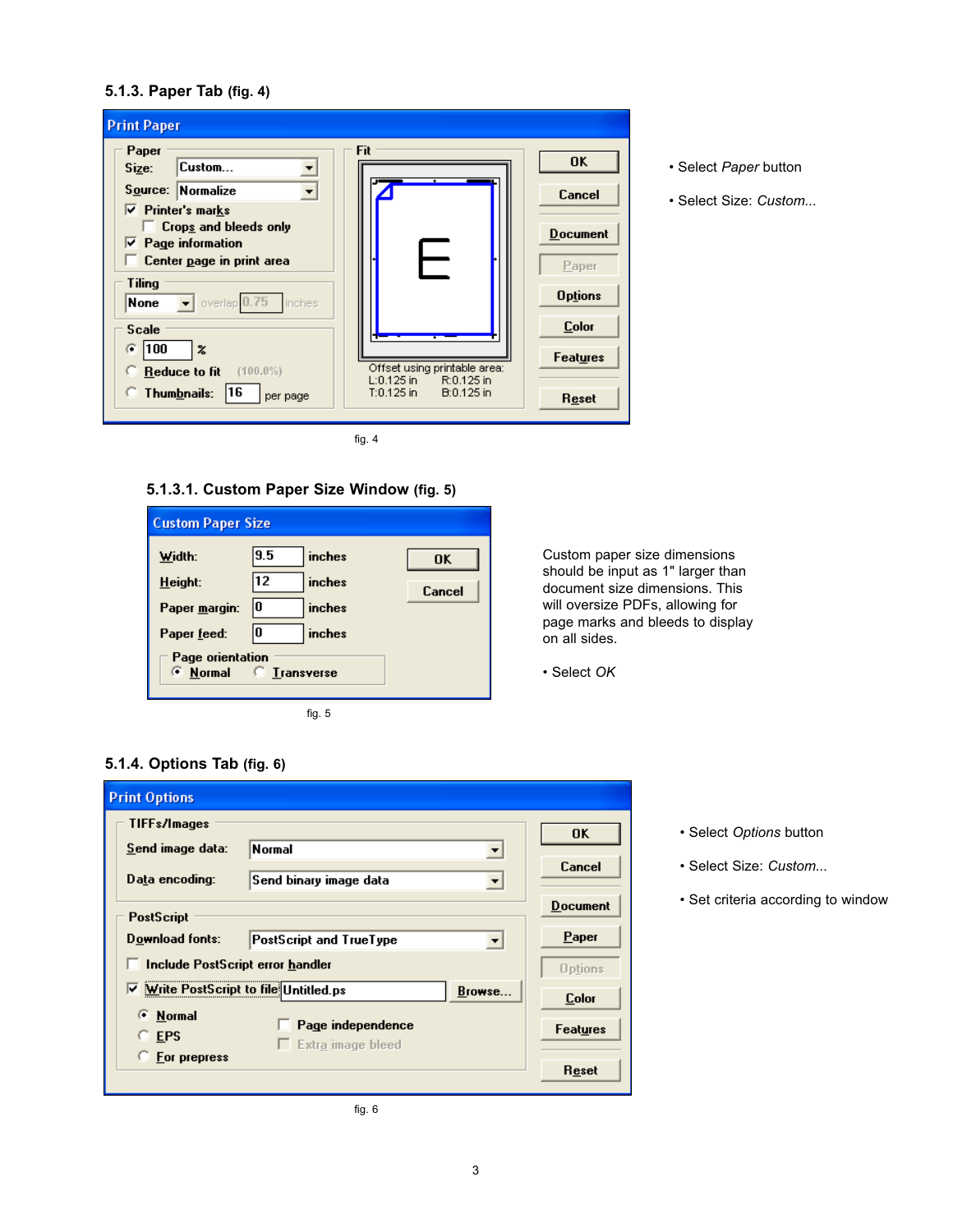# **5.1.5. Color Tab (fig. 7)**

| Composite<br>G.                                                                       | <b>Mirror</b>                            | <b>OK</b>                |
|---------------------------------------------------------------------------------------|------------------------------------------|--------------------------|
| <b>Color</b><br>œ.<br>Print colors in black                                           | <b>Negative</b><br>Preserve EPS colors   | Cancel                   |
| <b>Separations</b>                                                                    | CMS Setup                                | <b>Document</b>          |
| $\Box$ Perform on printer<br>Print Ink                                                | Print all inks                           | Paper                    |
| <b>Process Cyan</b><br>x<br><b>Process Magenta</b><br>x<br><b>Process Yellow</b><br>x | Print no inks<br>All to process          | <b>Options</b>           |
| <b>Process Black</b><br>$\nabla$ Print this ink                                       | Remove unused<br>Freguency: 150.0<br>lpi | Color<br><b>Features</b> |
| <b>Optimized screen:</b><br>Default                                                   | Angle: 45.0<br>٠                         | Reset                    |

• Select *Color* button

• Set criteria according to window

# **5.1.6. Features Tab (fig. 8)**

| <b>Print Features</b>                         |                |
|-----------------------------------------------|----------------|
| <b>Prinergy Refiner</b><br><b>Resolution:</b> | OK             |
| 2400dpi<br>$\blacktriangledown$               | Cancel         |
|                                               | Document       |
|                                               | $P$ aper       |
|                                               | <b>Options</b> |
|                                               | <b>Color</b>   |
|                                               | Features       |
|                                               |                |
|                                               | Reset          |

fig. 8

- Select *Features* button
- Set criteria according to window
- Select *OK* to exit Define Printer Styles window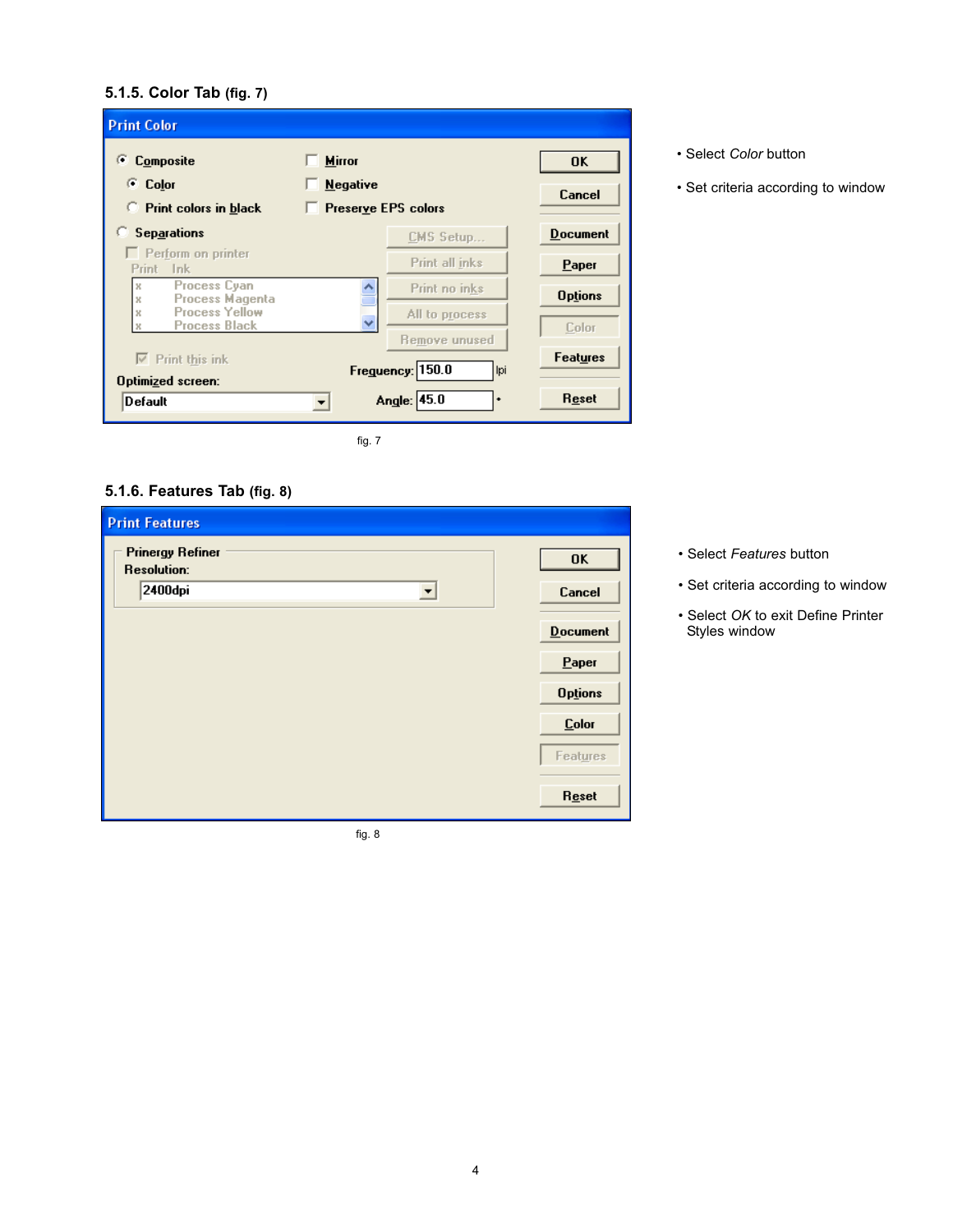# **6. Printing PostScript Files (fig. 9)**



- Open a document
- Select *File/Document Setup...*

# **6.1. Document Setup (fig. 10)**

| Document Setup                                                                                                                     | 0K      |  |  |
|------------------------------------------------------------------------------------------------------------------------------------|---------|--|--|
| Page size: Letter                                                                                                                  | Cancel  |  |  |
| Dimensions: 8.5 x 11<br>inches                                                                                                     |         |  |  |
| Orientation: <sup>@</sup> Tall C Wide                                                                                              | Numbers |  |  |
| Options: IV Double-sided<br>Adjust layout<br>$\nabla$ Facing pages<br>□ Restart page numbering<br>Number of pages: 1 Start page #: |         |  |  |
| Margins                                                                                                                            |         |  |  |
| Inside:  1<br>Outside: 0.75<br>inches                                                                                              | inches  |  |  |
| Top: 0.75<br>inches<br>Bottom: 0.75                                                                                                | inches  |  |  |
| 300<br>Target output resolution:<br>dpi<br>Compose to printer:<br>Prinergy Refiner on FILE:                                        |         |  |  |
|                                                                                                                                    |         |  |  |

fig. 10

Document size dimensions should be input as trim size of book. Objects intended to bleed should cross document boundary into pasteboard area. Page marks and bleeds will display in PDF when page dimensions (p.3, fig. 5) are oversized by 1".

- Select Target output resolution: *2400 dpi*
- Select Compose to printer: *Prinergy Refiner on FILE: (PC version)*

Notes: Margins displayed are examples only. The finished margins for your title should be inserted here.

Changing the *Compose to printer:* setting after a document has already been created may result in text reflow. **Ideally, this criteria should be set prior to document creation.**